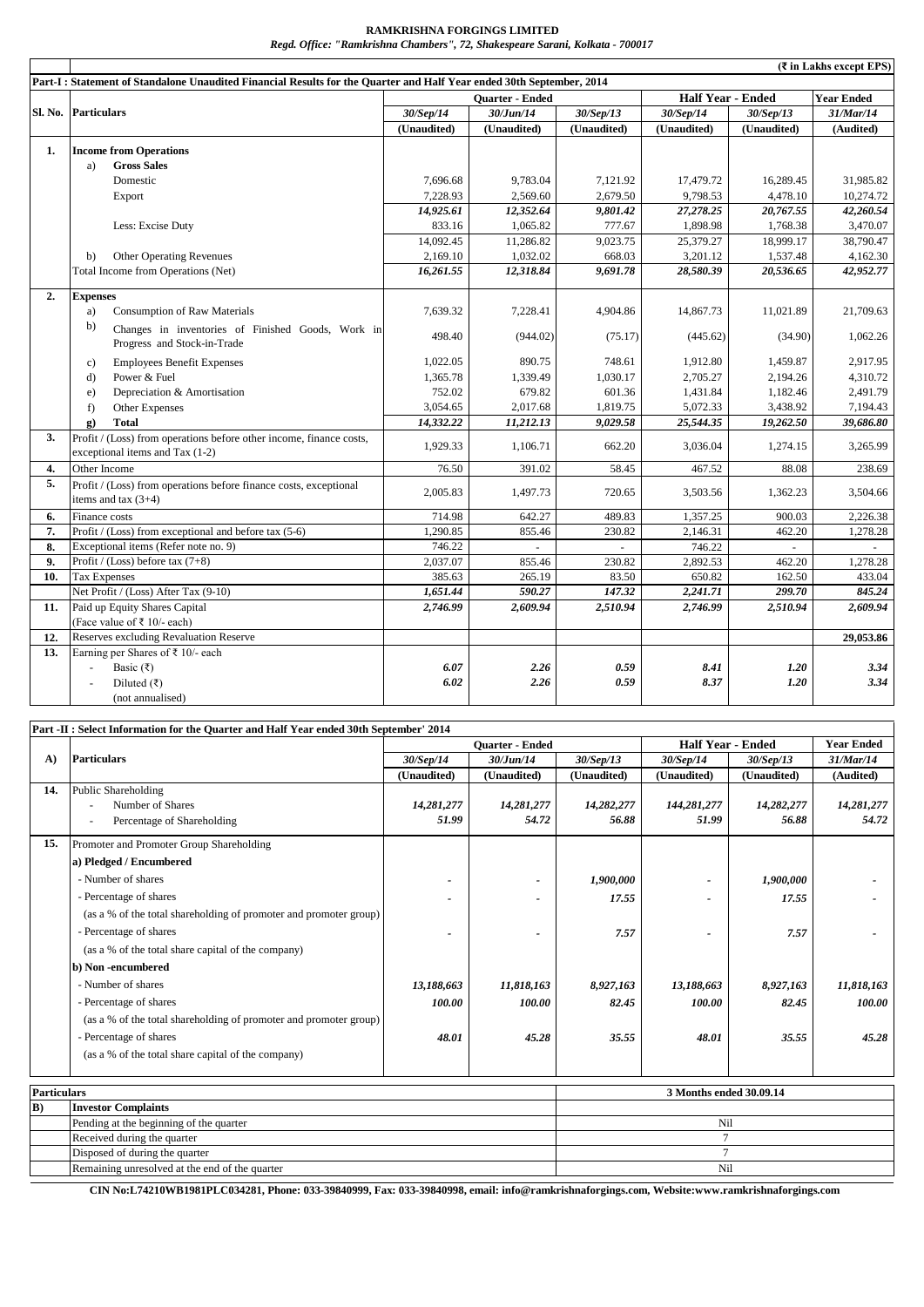## **Notes:**

- $\mathfrak{D}$ The above Unaudited Financial Results as reviewed by the Audit Committee were approved by the Board of Directors at its meeting held on 1st November, 2014.The Statutory Auditors has conducted Limited Review of the above Financial Results.
- 3 The Company operates only in one Segment i.e Forgings.
- 4 The Company has paid a managerial remuneration of ₹ 338.29 Lakhs and ₹ 354.48 Lakhs during the financial year 2012-13 and 2013-14.Out of which an amount of ₹ 120.48 lakhs and ₹ 191.72 Lakhs is in excess of the limits as laid down in the section 309(3) read with schedule XIII of the Companies Act,1956 for the financial year 2012-13 and 2013-14 respectively. Since the payment of the remuneration in excess of the limits requires approval of the Central Government the Company had made an application to the Central Government . The Company has received an approval to pay to the Managing Director ₹ 139.30 lakhs for 2012-13 and ₹ 160.20 Lakhs for 2013-14 against a payment of ₹ 146.04 lakhs for 2012-13 and ₹ 149.65 lakhs for 2013-14. The excess remuneration of ₹ 6.74 lakhs paid to the Managing Director for the year 2012-13 has been recovered by the Company.The Central Goverment has rejected the application made for the Chairman and the Company has made a representation for the same .The outcome of the same is awaited.
- 5 The Company has reassessed the remaining useful lives of its tangible fixed assets as per the requirement of the Schedule II to the Companies Act, 2013. The depreciation charge, as a result of this, for the quarter and half year ended 30th September, 2014 is lower by ₹ 100.67 lakhs and ₹ 206.44 lakhs respectively. In terms of MCA notification dated 29th August, 2014 amending Schedule II, the carrying amount of tangible fixed assets (after retaining the residual value), whose remaining useful lives have been reassessed to be nil as at April 1, 2014, has been recognised in the Statement of Profit & Loss as depreciation which was earlier adjusted with the balance of retained earnings as on 01.04.2014.
- 6 The Company during the quarter has allotted 1370500 equity shares upon conversion of 1370500 warrants issued on preferential basis to M/s. Eastern Credit Capital Pvt Limited (Promotor) at a price of ₹130 per share . On account of non conversion of the balance 409500 warrants alloted to M/s Eastern Credit Capital (P) Ltd an amount of ₹ 133.08 Lakhs has been forfeited .
- 7 The Company on 14th July,2014 allotted 1200000 warrants ,that can be converted into 1200000 equity shares , to M/s. Riddhi Portfolio (P) Ltd, Promoter group,at aprice of ₹ 150 per share on receipt of 25 % of the issue price as allotment money
- 8 The Company during this quarter received ₹ 1336.20 Lakhs on account of conversion of 1370500 warrants and ₹ 450 Lakhs as allotment money for allotment of 1200000 warrants . The Company has deployed ₹ 1407 lakhs for financing the capital expenditure undertaken by the Company and the balance of ₹ 379.20 lakhs is lying the bank accounts of the Company.
- 9 Exceptional Items include ₹ 291.97 Lakhs towards surrender of the Keyman Insurance Policy and ₹ 454.25 Lakhs towards profit on sale of one of the office premises of the Company.
- 10 The company has recognised a capital subsidy (in the form of sales tax refund) of  $\bar{\tau}$  264.36 lakhs during the quarter under Jharkhand Industrial Policy, 2001 which has been credited to Capital Reserve.
- 11 Figures for the previous periods have been regrouped, wherever necessary, to conform to the figures of the current period.

For the Order of the Board

**Place: Kolkata. Date: 1st November, 2014.**

Naresh Jalan (Managing Director)